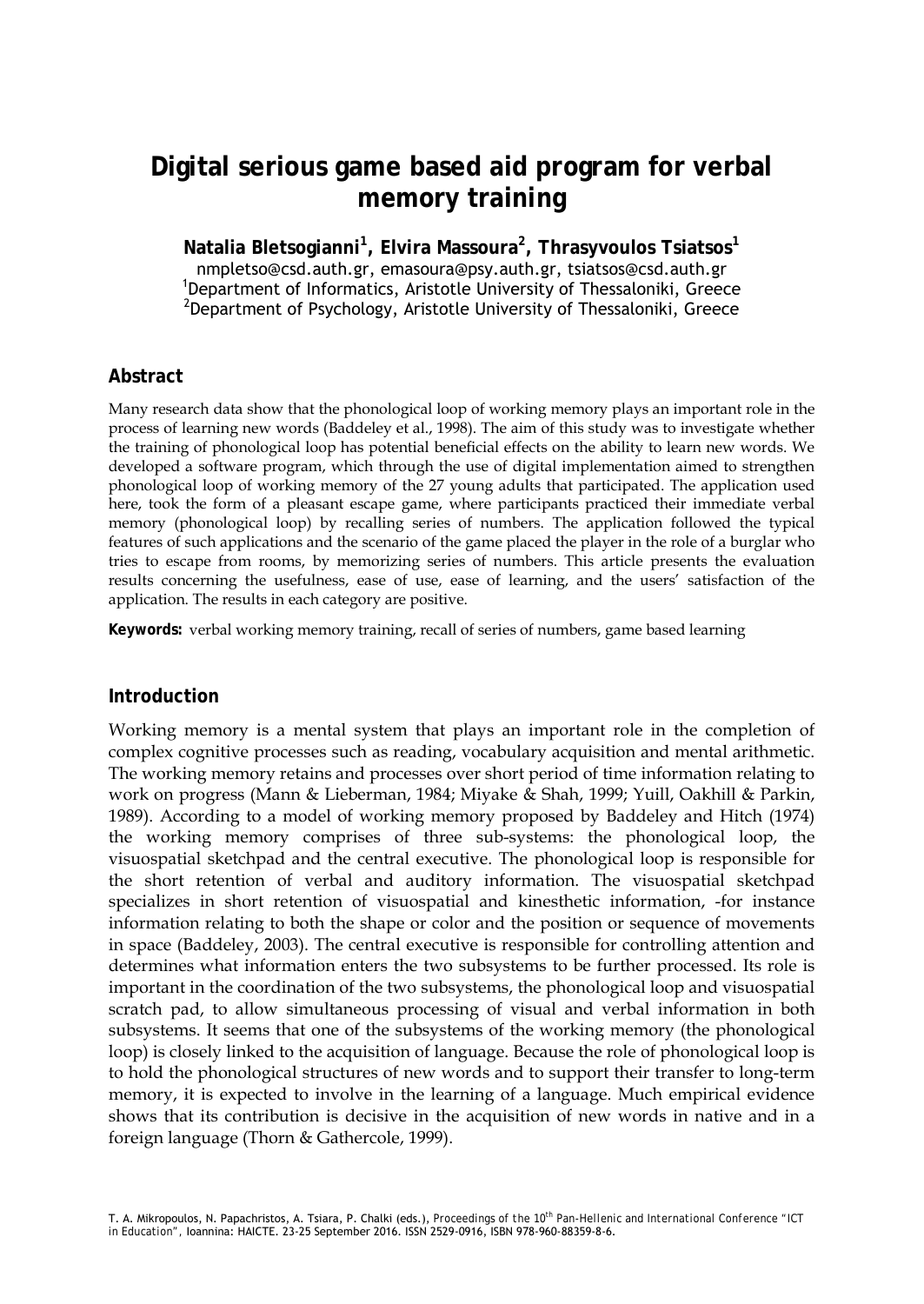The success of electronic games is the importance of fun and achievement of the immersion of the user, the existence of rules, aim, interaction with possibility of feedback and rewards within a story as stated by Prensky (2001). Furthermore, the existence of adjustment time in the game and the interaction between the players contributed to create teams and competition. Earlier, Cudworth (1996) pointed out that education must have, in addition to the aforementioned items, educational games need to have goals and take for granted the existing knowledge of the user. On the other hand, on their categorization Alessi and Trollip (2001) added the imagination, equipment, and safety directives.

The use of electronic serious games has many advantages and disadvantages for supporting training as mentioned by Count (2004) and Hickmott (2006). The main advantage is the development of learning and physical skills. Games can also contribute to problem solving and short or long term memory training. They encourage interpersonal relationships through cooperation or competition, as well as by the undertaking of roles to develop behaviors. There is the possibility of completion of activities, weak or costly in real conditions within a secure environment that can promote self-esteem of the users. In addition, a strategic development and management of several variables is offered. On the other hand, there is a risk of self-esteem reduction, aggression development aid loneliness and distraction from learning. People with copying behaviors can lead to difficulty of distinguishing reality and the virtual world, while careless use can cause significant symptoms to all. In case of absence of pre-existing skill its aid is not possible. Moreover, there has been correlation to specific ideological characteristics as sexist or racist views or obesity phenomena. It is also supported that time spent on insignificant activities such as learning and instruction how to use the game.

The purpose of this paper is the presentation of the design, implementation and usability evaluation of a software application for supporting the training of phonological loop, the verbal component of working memory (Baddeley, 1986) of a group of university students. Additional aim is the presentation of the preliminary findings on the effects on the memory abilities of students.

The whole application includes (a) two assessment tasks that are assessing the acquisition of new words of the participants, (b) an exercise that has been created to strengthen the verbal working memory of the participants, and (c) the administration panel of the entire application. Both assessment tasks as well as the exercise have been designed according to the principles of game design. The application is based on open and modern technologies (i.e. HTML5 and JavaScript).

The paper is structured as follows: the next section presents related work on cognitive training games supporting number recall and language learning. After that, the design and development of the application are presented. Next the usability evaluation process and results are presented. The last section presents the concluding remarks and our future steps.

#### **Related work**

This section presents cognitive training games supporting digits recall and language learning. The following list presents an overview of existing cognitive training games supporting digits recall.

• CogmedQM (http://www.cogmed.com/qm): Paid games with digit recall tasks for adults in English with good GUI (4/5) and available in PC. Among its functionality there are rewards, score as well as user help and support.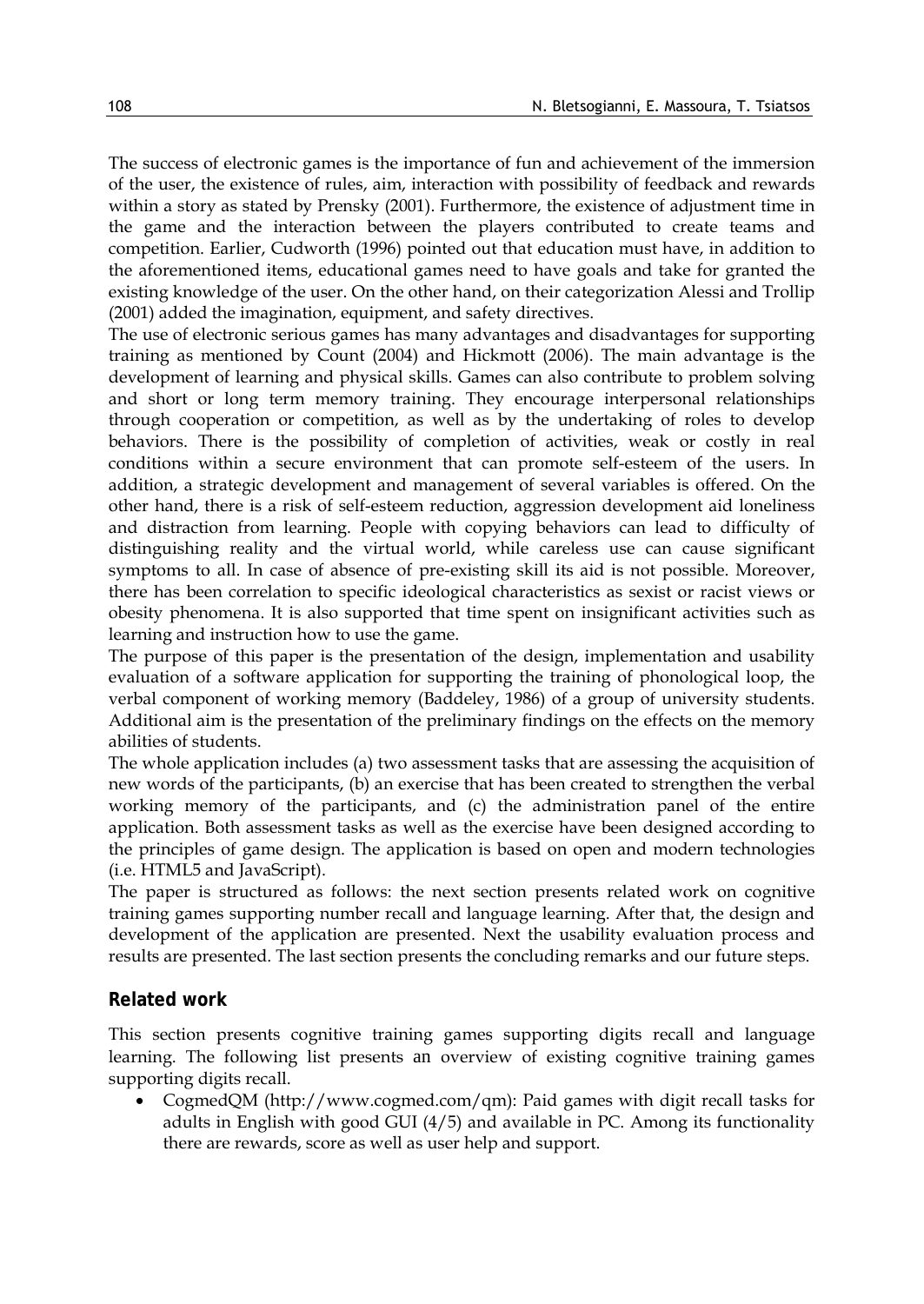- Cambridge Brain Sciences (http://goo.gl/NXGIF5): Free games with digit recall tasks addressed to all age groups in English with excellent GUI (5/5) and accessible from the PC. The application enables the user three attempts and the possibility of performance observation. Among its functionality there are rewards and score. The main disadvantage is the usage of Flash technology, which is outdated nowadays.
- Lumosity Moneycomb (http://www.lumosity.com): Paid (for full access) game with digit recall tasks in English with excellent graphical interface (5/5) and accessible from the PC and mobile devices. Among its functionality there are rewards, score as well as user help and support.
- Brain Age Test 01 (http://goo.gl/1ja5oE): Free digit recall game in English and Japanese language with poor GUI (1/5) and accessible from the PC. It claims to determine the age of the brain. Among its functionality there are rewards and score. The main disadvantage is the usage of Flash technology, which is outdated nowadays.
- Memory test (https://goo.gl/5Bm3XD): Free game with digit recall tasks in Greek language with unsatisfactory GUI (2/5) accessible from mobile devices. Among its functionality there are rewards and score. The main disadvantage is the limited number of courses.
- Brain games immediate memory (https://goo.gl/sgRLd5): Free game with serial digit recall task in English with moderate GUI (3/5) accessible from mobile devices. Among its functionality there are rewards, score as well as time limit. The main disadvantage is the inability to retain difficulty level in case of loss.
- Brain Fitness (brain training) (https://goo.gl/26hcUZ): Free game with digit recall in English consisting of 10 rounds with moderate GUI (3/5) accessible from mobile devices. Among its functionality there are rewards, score as well as user help and support. The main disadvantage is that it can display only 5 digits.
- Brain trainer (https://goo.gl/e8cFnA): Free games memorizing series of digits and names and games recall previous digits in English with good graphical interface (4/5) and accessible from mobile devices. Among its functionality there are rewards, score as well as time limit. The main disadvantage is the high difficulty of the game which is not introduced in an increasing way to the user.
- Brain Training (https://goo.gl/Qgn3C5): Free game with digit recalling task in English with moderate GUI (3/5) accessible from mobile devices. Among its functionality there are rewards, score as well as help and support.
- Super Brain (https://goo.gl/Qgn3C5): Free game with digit recall tasks with abstract graphical interface (5/5) and accessible from mobile devices. Among its functionality there are rewards, score, time limit as well as help and support. The main problem is the possibility of malfunction in the touch screen of a mobile device (drag and drop).

The following list presents an overview of technological solutions for language learning. It should be noted that the learning language is English and that all applications are free and are associated with learning new words.

• Memory Flashcard – Fruit (http://goo.gl/KZj0Z7): Full process of display- learningevaluation with the use of a word in a sentence. Use of Flash (which means limited access from mobile devices) technology and poor GUI (1/5). During learning there is the ability to set time features, while the exercise can be performed in any time. It supports rewards and score.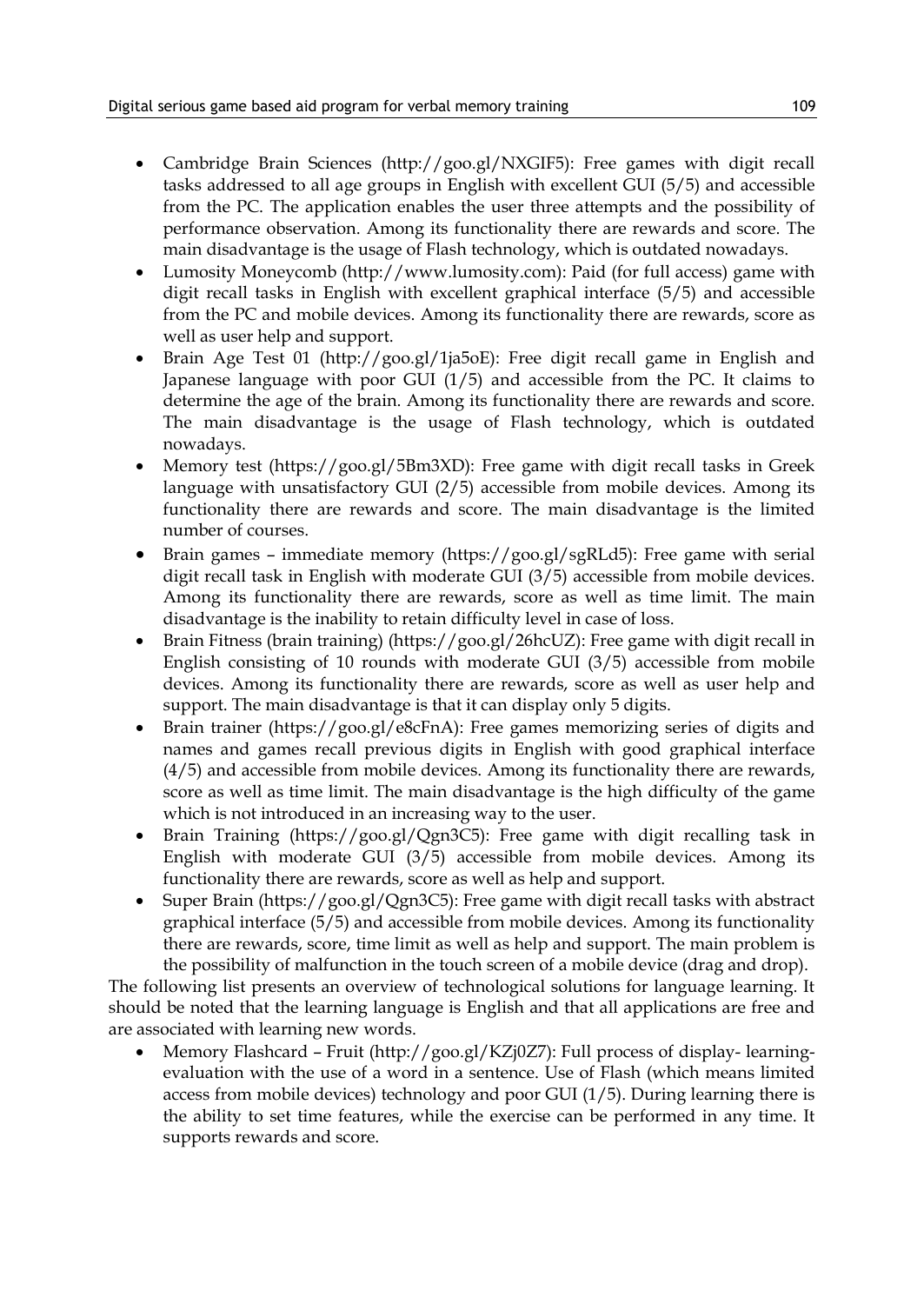- English Vocabulary Test (http://goo.gl/SzuNE1): Simple presentation of new words after selection.
- Based on Html & Javascript with poor GUI  $(1/5)$ . There is no time limit. It supports rewards, score and help. The main problem is that the environment is poor.
- Classroom Words Picture Matching Quiz (http://goo.gl/C2XFbh): Full process of display- learning-evaluation where there is evaluation of only 6 school items. Use of Flash technology and dissatisfying GUI (2/5). The learning and the exercise and can be performed in any time. It supports basic functionality of rewards and score.
- English Vocabulary game (http://goo.gl/fQAqzT): Process of image and sound presentation which includes evaluation process, uses Flash technology with moderate GUI (3/5). The exercise can be performed in any time. It supports rewards, score and help. There is limited functionality for correction in case of error.
- Food Vocabulary (https://goo.gl/B9ntNg): Evaluation process, based on Html & Javascript moderate GUI (3/5). The exercise can be performed in any time. Displays success and percentage of correct answers.
- Animals (http://goo.gl/eK3lKw): Evaluation process using drag and drop, based on Html & Javascript poor GUI (1/5). The exercise can be performed in any time. There is no support for rewards. It just displays the number of wrong answers. Poor GUI, a small number of words for evaluation and lack of prior presentation of new objects.
- Word List Recall (http://goo.gl/ΧcnjP7): Application of words display which uses Flash technology with poor GUI (1/5). The exercise can be performed in any time. It supports rewards, score and help. The system is unable to control user responses

According to the related work presented in this section it should be noted that there is no application that improve the direct verbal adult memory. Therefore, our application has been designed to this direction. More specifically our application was created for the training of phonological loop.

## **Design and development of software application**

This section presents the design and development of the software application. First of all the scenario of the game is presented and the task that should be completed by the users. It should be noted the there are two different categories of users, the user player and the user administrator. Then we are presenting the target group and the educational objectives.

### **Scenario of the game**

Players - users can access the application through an authentication procedure using their personal login and password. Then there are two phases:

- Phonological loop training (digit recall task)
- Pair associated learning (ability to learn new words)

## *Phase 1: Pair associated learning (ability to learn new words)*

This phase is conducted during the first session. The players initiate the procedure with the psychometric part where the results are shown before using the rated application. Specifically, the player needs to memorize and to match 10 pairs of non-existent words and non-existing images within 10 attempts. The images are displayed while non-existent words are heard (Figure 1).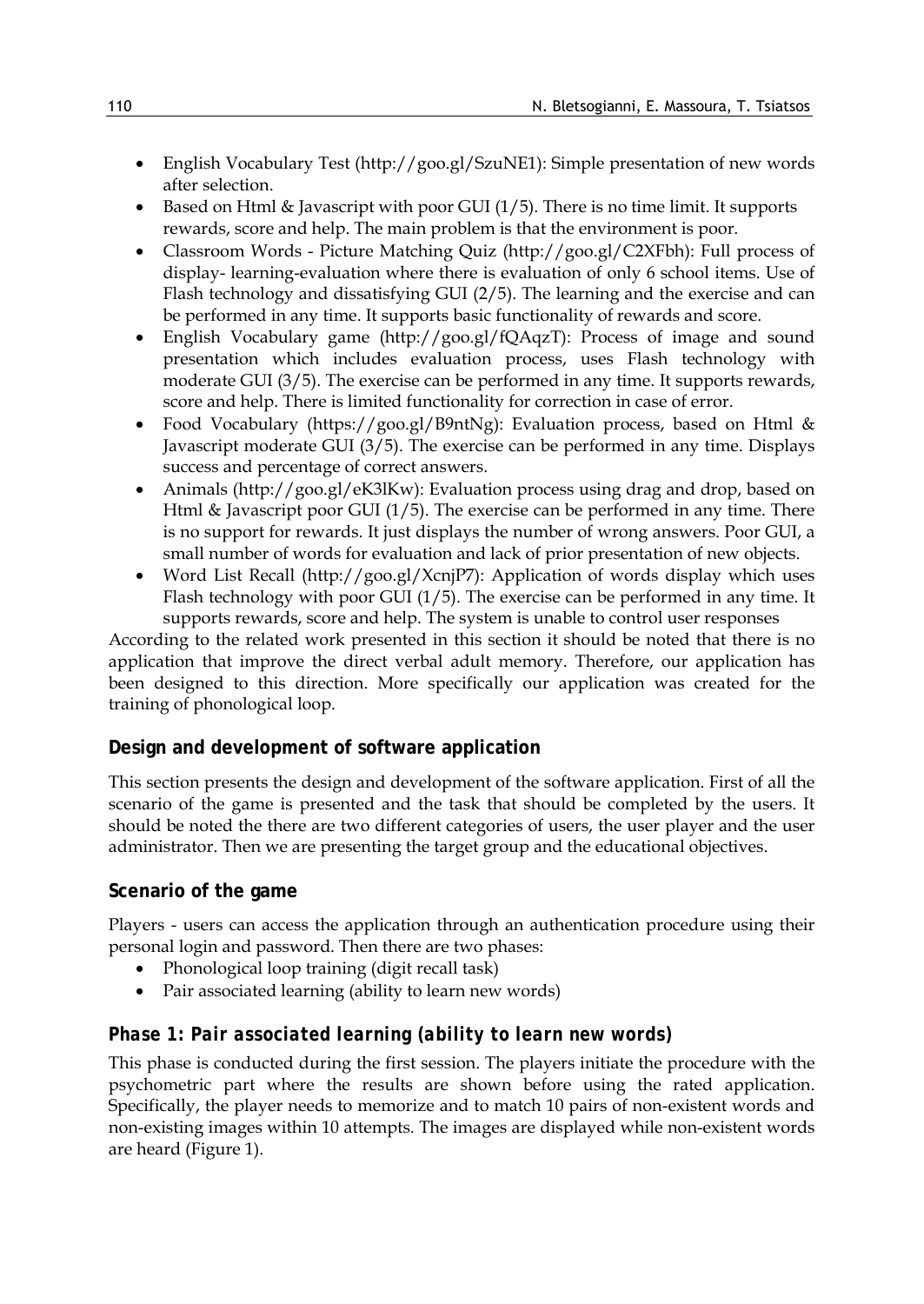

**Figure 1. Display of visualization and production of corresponding audio message**

The 10 pairs of images and the corresponding sound are shown a single time for all the items. During the assessment the user must recognize the representation and type the name in the field of the corresponding non-existing word in capital Greek characters (Figure 2). Also, the user can see the number of correct answers given with the symbol of a star and the number of completed rounds. It is possible to complete the process before the 10 attempts, if two consecutive successful assignments of the 10 pairs are achieved.



**Figure 1. User interface of user assessment by matching visual and auditory stimuli**

The presentation of images is random. In case of correct or incorrect submitting of the nonexisting word, the following screen together with sound message bearing the correct name of non-existing word is displayed to the user. Simultaneously, the user observes the nonexisting word has typed and receives feedback for correct or incorrect answers. In addition, the elements of the score and the number of rounds are retained. Finally, the user has the option to continue to the next non existing word pressing the "Επόμενη" button. To avoid confusion the non-existing word requested by the user are automatically filled in capital letters and all that is expected of him is their submission with Greek characters. For audio formats "i" the phoneme "I" for "e" to use the phoneme "E" and then for "o" to use the phoneme "O" so that no spelling issue is expected to be used. After completing the process it is possible to begin the training through a game of recall of series of numbers and there is no possibility to restart the psychometric part.

## *Phase 2: Phonological loop training (digit recall task)*

This phase is conducted during the next 10 sessions. For the next 10 sessions the user has the possibility to practice only once daily for 15 minutes. In practice the user takes the role of a burglar who tries to escape from locked rooms memorizing each time random series of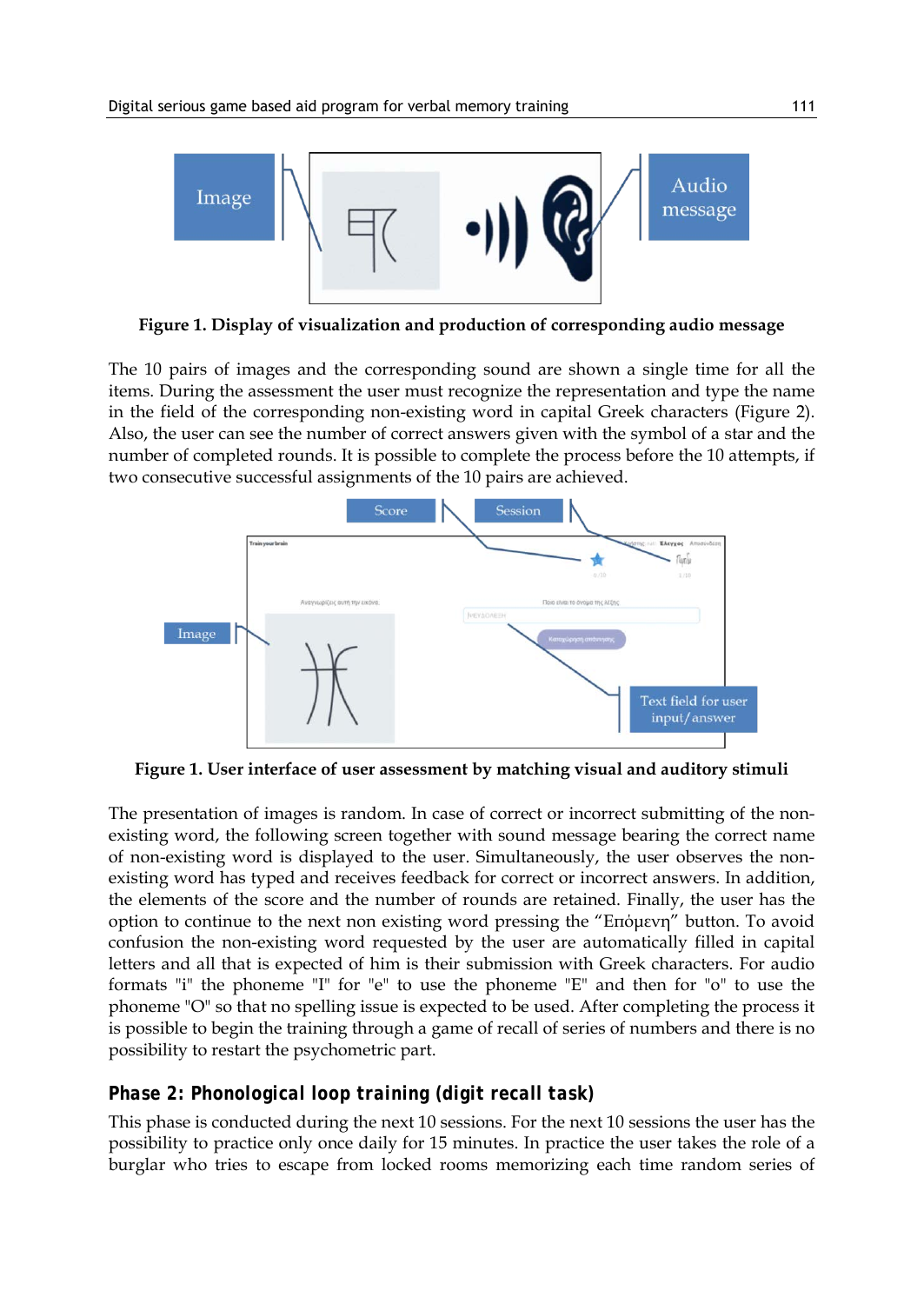numbers and typing them in the exact order, to open the doors. His purpose is to climb the 14 floors of the skyscraper in which he is trapped in. To go up a floor he needs to unlock six serial doors in other words to memorize six different series of numbers every time. The player, depending on the floor - level of difficulty, watches an according amount of numbers starting the process from the third floor. After the observation the graphical user interface (GUI) changes and the user is asked to enter through the screen keyboard the series of numbers which he memorized. For each successful completion the player is rewarded with different scores depending on the number of consecutive incorrect attempts. In case of successful completion, the GUI changes and there is a visual and audio feedback. In order to get to the next room or floor, the user must press the green arrow (Figure 3).



**Figure 3. Successful number submission**

In case of improper registration the GUI changes and there is visual and audio feedback. In order to continue to the next series of numbers the user may select the "Εκκίνηση Αριθμών" button. The difficulty of the game is increased, as each time the player goes up one floor, an extra digit is added in the series of numbers to remember. In case of six repeated failures the requested series of numbers is reduced by one digit and the user descends one floor. After completion of the ten-day practice the application is unlocked and the user is able to initiate the second psychometric part, thus the pair associated learning (ability to learn new words) which is similar to the first and varies in images and non-existing words. Meanwhile, the player has the ability to supervise his personal performance or of the performance go the top players from the main menu.

The user administrator has the ability to configure the application. The administrator can add and remove users by completing the desired name and password and according messages are automatically displayed by the system in the event of successful registration or deleting of a user. Also, there is the option to observe the list of registered users. For the first and the second evaluation part the administrator is capable to seek and observe the personal performance of each user or add and modify content. After each choice different messages are displayed. The administrator can observe the past performance of users during the training period and see the two best players. Finally, it is possible to compare the two evaluation arts for direct observation of the individual performance of the users.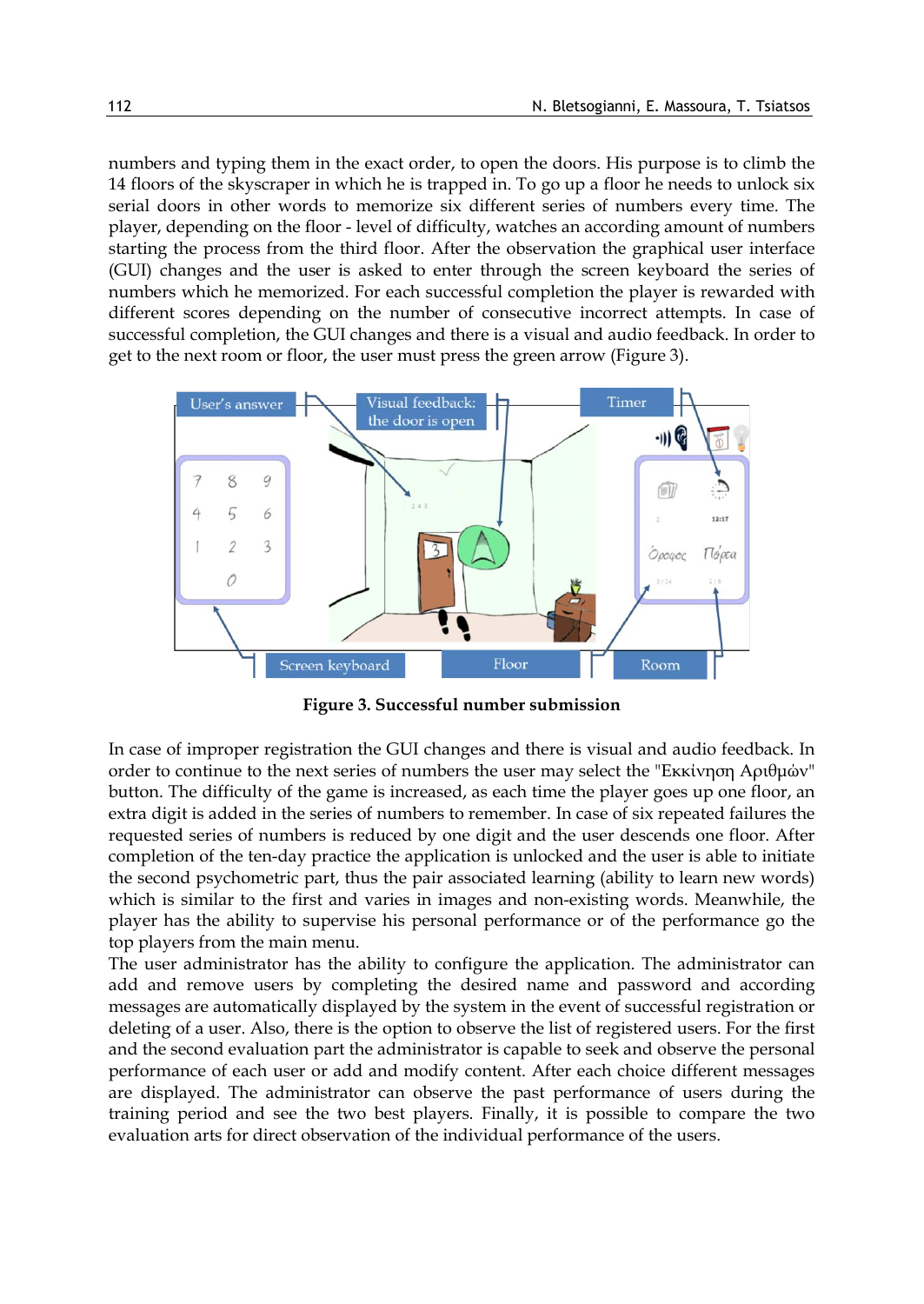### **Target group and goals**

The application is addressed to young students over 18 years old. We have decided to implement the user interface of the prototype version of the application in the Greek language to avoid ambiguity or misunderstanding of the content, the program instructions are given written and in video format. The main goal is to improve performance in the time of learning new words, thus to increase the speed of learning. It is expected that after the completion of the application the users to perform in a shorter time and with the least possible effort in relation to their performance before the start of the educational process. In addition, the aim is to reduce the number of attempts made by the user to achieve the desired result. In practice the goal is to increase user performance and maintain user interest.

### **Technical issues**

Concerning the technological infrastructure, the main concern was to offer easy and quick access from distance. Therefore the application is web-based implemented using modern, secure and open technologies and standards for supporting every web-browser and mobile device. The application has been developed from scratch HTML5, css3, JavaScript, Ajax, and jQuery (version 2.2.0).

### **Usability evaluation of the application**

A questionnaire was used for sample collection that was distributed to a random sample of students. The survey involved 27 volunteer young adults, who were Greek students. The questionnaire was electronically distributed and included demographic questions, level determination education and questions for the knowledge in foreign languages. Moreover, it included determining questions of computer skills and use of the Internet.

After the process a second digital format questionnaire was used, called the weighted questionnaire "USE Questionnaire: Usefulness, Satisfaction, and Ease of use" based at Lund questionnaire (2001), which includes 30 questions to determine the usefulness, ease use, ease of learning and satisfaction of students by using this particular application. They used the system log files to determine the number of attempts to successfully complete psychometric parts and the data recorded on the daily practice of players.

The results of the second questionnaire were used to collect information about concerning the usefulness, ease of use, ease of learning, and the users' satisfaction of the application. The opinion of the students is positive concerning (a) the usefulness of the application (mean 4.78/7), (b) the ease of use of the application (mean 5.54/7), (c) the ease of learning of the application (mean 6.48/7) and (d) the satisfaction of the use of the application (mean 5.16/7).

### **Conclusion**

This project filled a gap in the availability of applications that improve the immediate verbal memory among adults. For the application the questionnaire showed positive attitude of the participants about usefulness, its ease of use, its ease of learning and its satisfaction of use. There was neutral to slightly negative opinion from the participants regarding the lack of error correction while typing the series of numbers in the game. Also, it was not possible to determine the value of the application for the possibilities it can offer, as it was not